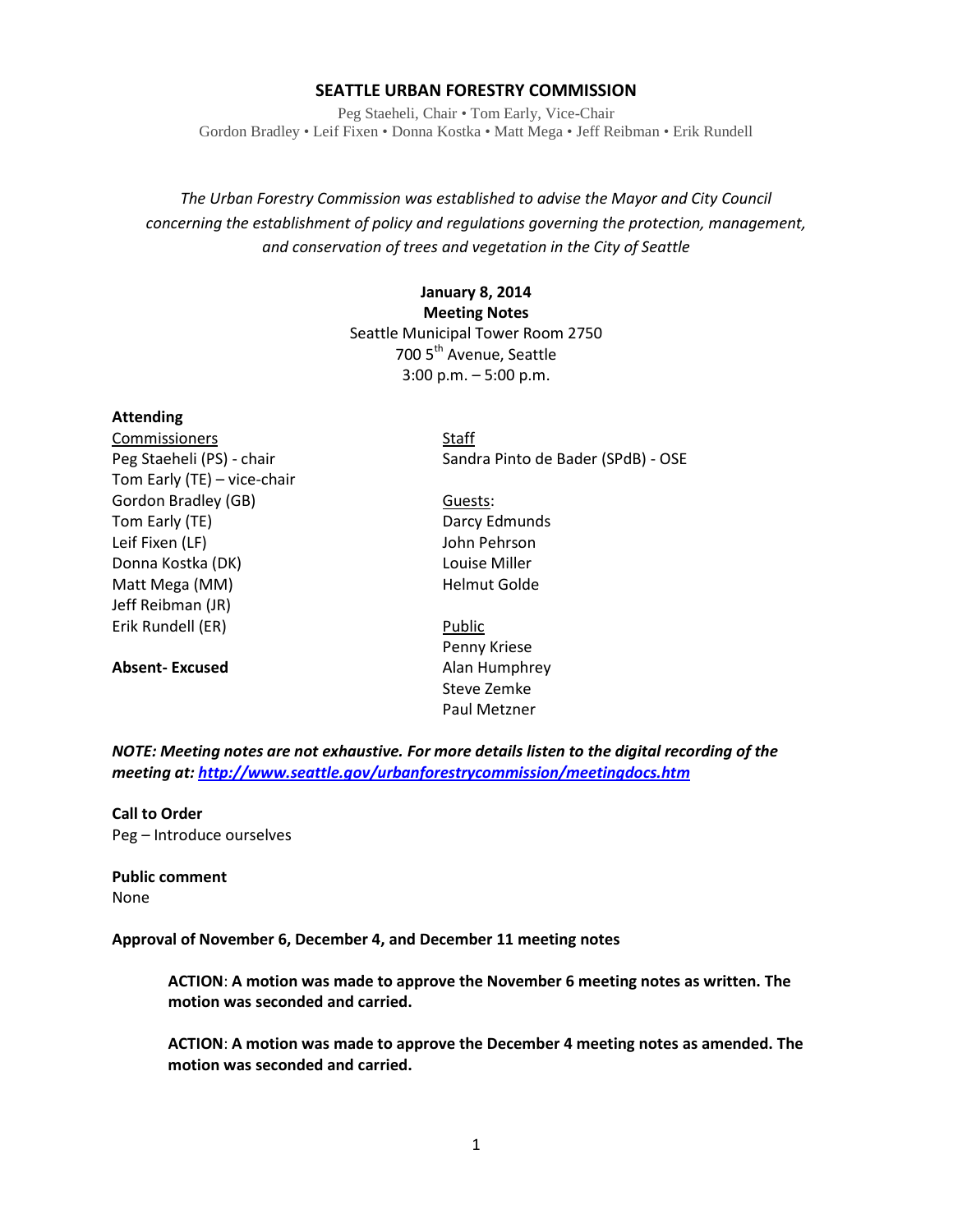MM – add to key comments. Land use encroachment issue in industrial areas especially retail and residential.

Peg – there is no transition between mixed commercial/mixed use bldgs. and industrial areas.

# **ACTION**: **A motion was made to approve the December 11 meeting notes as written. The motion was seconded and carried.**

## **Seattle Audubon tree map presentation**

Darcy – introduce the Seattle tree map, which was started by Commissioner Matt Mega. Thank you for the support of our volunteers. Part of the canopy connections project. Foster a culture of tree stewardship in Seattle. Seattle Audubon Society's mission is cultivating and leading a community that values and protects birds and the natural environment.

Seattle Audubon strives to connect people and birds. By building this connection we hope to promote an environmental ethic that we are part of nature, not separate from it. The more we understand our interconnections with the animals and the land around us the more willing we will be to make the tough decisions to restore damages of the past and create new interactions with the environment around us that are healthy and sustainable.

# Canopy Connections:

Urban habitat provides the foundation for sustaining wildlife populations and creating healthy landscapes for people. Canopy Connections seeks to improve urban habitat and form critical connections between people, birds, and habitat. As we all know, the urban forest is a critical element of urban habitat, as well as being important to the health and wellbeing of our city.

The Seattle tree map is one part of Canopy Connections and seeks to:

- Foster a culture of urban tree stewardship in Seattle by engaging residents with their trees in a different way
- Inform others about the importance of our urban forest
- Contribute to the environmental health of the city and promote the City's goal of reaching 30% canopy coverage
- Support local community efforts to better manage and care for Seattle's trees
- Connect users to other existing efforts by the City and other organizations to care for and increase Seattle's urban forest.

# Website: **[http://canopy.greymaple.org/](https://email.seattle.gov/owa/redir.aspx?C=3hHb-3lTGEe0iLlfmBWMZalWZ0Bj4NBITAoUmLyGI8ADb33ExoN9PN6NpKz_WmwfYUSwCcFUn6A.&URL=http%3a%2f%2fcanopy.greymaple.org%2f)**

Many options for searching. Easy to use. Data has 120,000 trees (started with SDOT information). Map will have export functions as well and give an opportunity for people to learn more about trees. Using i-Tree data for benefits. Working on localizing the data better. Once you do a search, you can zoom in and click on the specific tree for details. You can set up alerts for trees to be watered or pruned. There is also a section for 'actions' to capture work done and also a section to send alerts for whomever is the steward of that tree to know what's needed.

Steve Zemke's website: friendsoftheforest.org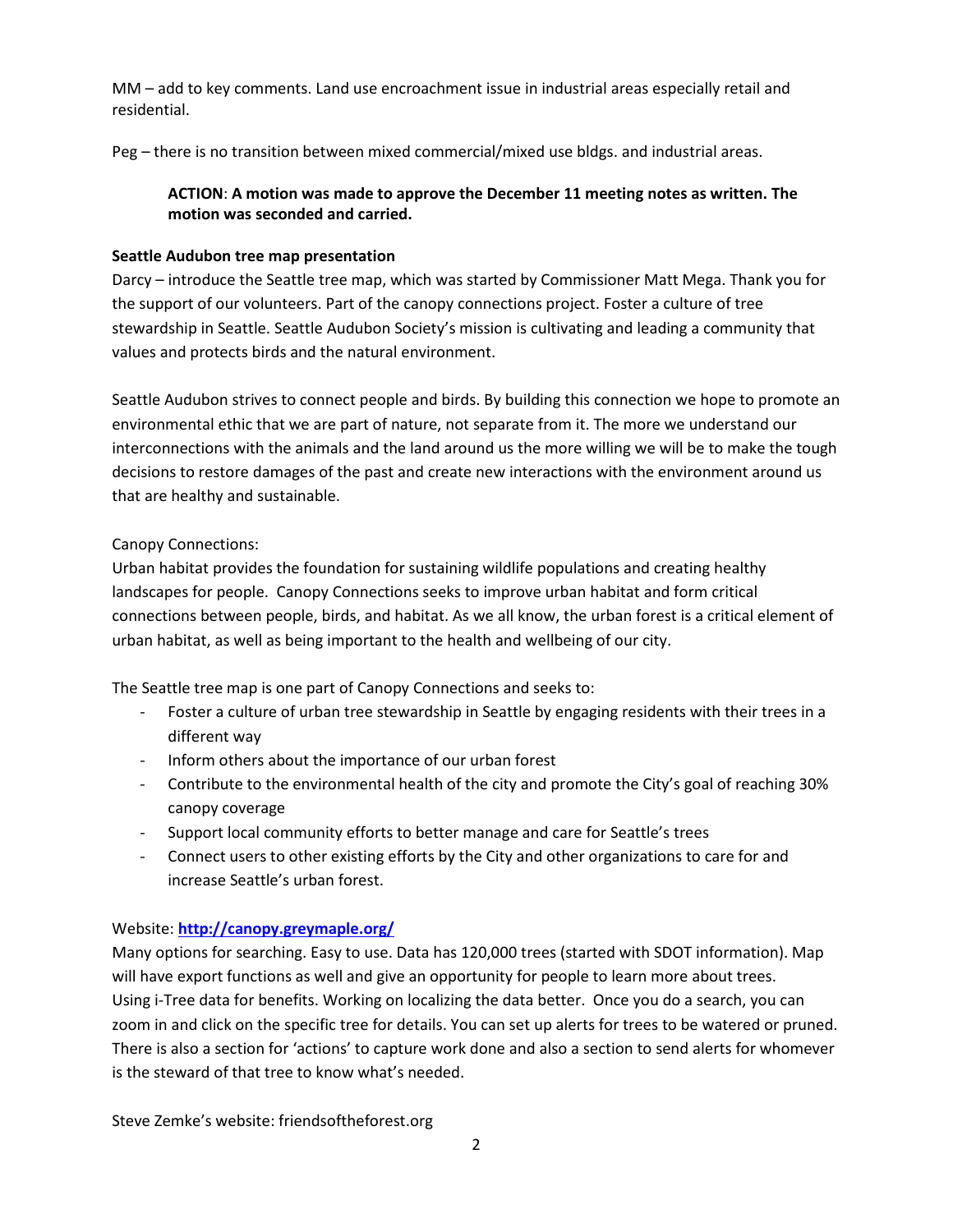The site gives links to many other tree maps. Some are open maps and others are not. When you log in (after registering) then you have more options to edit the information for a specific tree.

DK – what type of security do you have, so someone doesn't mess it up?

Darcy – we are not too concerned about that right now, would like to have the site working and people using it first.

Alan – there is a feature in the software where any edit gets into a 'pending' stage and it has to go through approval.

PS – is there a way to know what has changed?

Alan – there is an edit history function.

TE – have you coordinated with Seattle reLeaf?

Darcy – yes, I met with Jana. We would like to be able to show tree walks and use the events and news section to advertise events and support reLeaf.

ER – is one of the actions 'pruning'?

PS – I don't think SDOT will keep their maintenance logs on the site.

TE – does it allow you to enter private trees.

Darcy – you have a number for 'reputation' that you earn by adding trees. The site has an 'about' page with information. The profile section allows you to put in your photo and favorite trees. When someone signs up we only require e-mail, but we don't post the information. The only thing disclosed is the username with which you signed on.

MM – one of the features I was working on was to put in the neighborhood boundaries to see trees inside your neighborhood. It fits with ecohoods and gives you the eco-impact by neighborhoods.

Darcy – we want to develop an app for users to do this on the go. It's easier to be mapping on the go instead of writing it all down and then capture it on a computer. We are seeking funding for this.

PS – other cities have an app?

Darcy – Philadelphia has one. We would like to also develop a curriculum for highschools to get involved and get involved with the capture of trees.

TE –To be able to locate a kind of tree on the neighborhood, for people to see examples of trees they might want to plant. An app would be helpful for the alerts.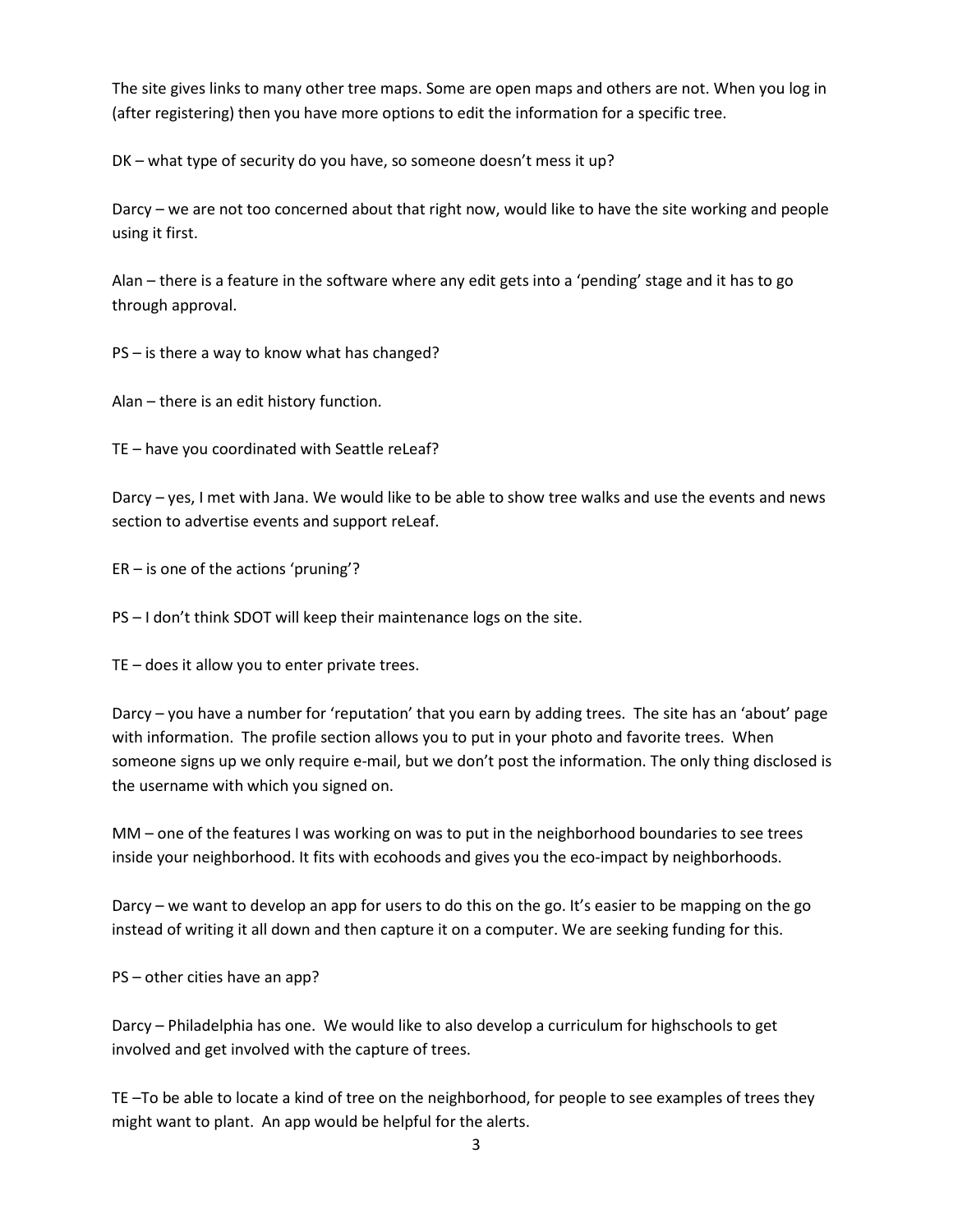DK – can you show us where the tallest trees are?

MM – I'm not sure SDOT collects that data. It's difficult to get height in urban settings.

ER – as SDOT updates their data does it update this site automatically?

Alan – they can provide updates of the file they gave us and we can then update our site.

TE – I wonder whether or not if the public gets a hold of it this database might be more current than SDOT's.

MM – SDOT is adding a lot of trees. There needs to be a comparison so that you don't automatically override the DB. SDOT still has concerns about accuracy of the data the public inputs. We could do data sharing once a year or so.

PS- where is the qualifier statement that this is information provided by volunteers?

Darcy – we are re-doing the about page.

PS – it would help on both sides. People would feel more comfortable that this is not a scientific DB and that some errors are expected.

Darcy – we are going to have a tree key so it's easier for people to determine species.

#### **Seattle Times Park**

Louise Miller, Helmut Golde, John Pehrson.

Louise – We are interested in saving this grove of in-city trees. We would like to hear about your ideas and your advice on how to move forward. We've been working on this for quite a long time. I live on South Lake Union. We've been working with the community on this. We put together a coalition when there was the most recent upzone. Seattle Times doesn't own the property any more. Go to 40 stories is a big change for this area (this is allowed under the new zoning). People from outside Mirabella residents are very interested. CM Bagshaw is very interested in what can be done.

Helmut Golde – have been living in Mirabella for five years. The brochure was put together for the rezone. There is a time capsule in the park to be open in 11/11/2089. The park is on the flight path of many urban birds. The park is about 13,500 sf. It's a great place for humans and animals. Intersection of John St. and Fairview. The Friends of Seattle Times Park include: American Lung Association of the Pacific, Cascade Neighborhood Council, Denis Hayes, Forterra, Mirabella Seattle Residents' Association, The Mountains to Sound Greenway, Mirabella Seattle Foundation, Seattle Audubon Society, Seattle Cycling Tours, Spruce Street School, The Washington Native Plant Society.

John Pehrson – supplementary materials. Map of the park with trees on it. Put together by an arborist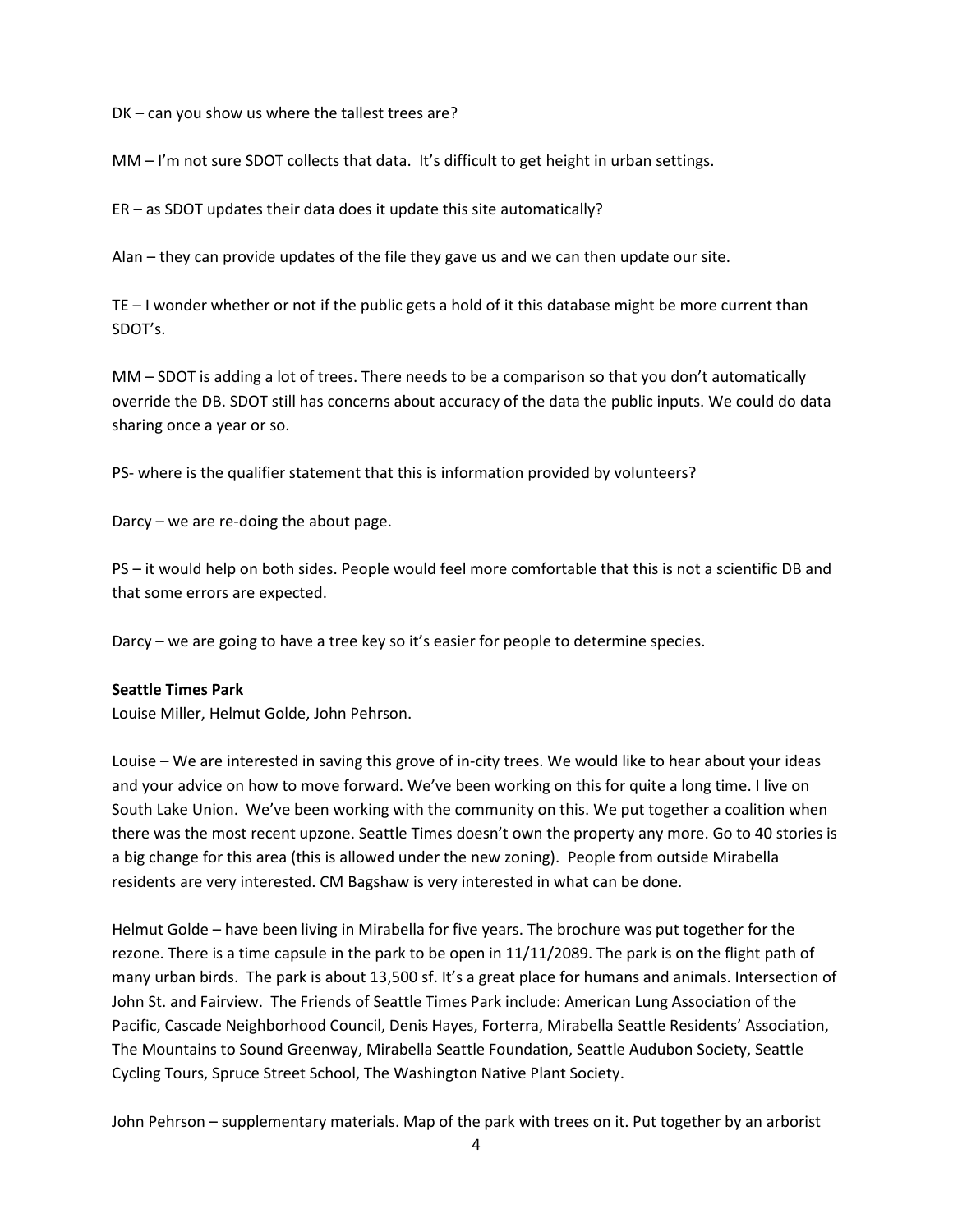showing the size of the trees. The development proposal in these two blocks is huge. 3,000 people. 2M sf, garage for 1,900 cars. It's contiguous with Amazon buildings and in the neighborhood where 2-3,000 residential units are being built. Have hired Peter Steinbruek to advise them. Working with SDOT and DPD on this. Our aim is to try to save this mature park. We want to at least try. Unfortunately the canopy is in the periphery of the park if we are to save part of it. Can you support us in any way? Do you have suggestions on what to do?

PS – have they applied for a street vacation?

John – they didn't think it had to be vacated because John street was owned by the Seattle Times.

LF – on transfer of development rights, what has been proposed?

John – have not talked about this. They can provide incentives, to transfer development rights to King County farms.

Louise – we have met with the developer twice. Their plan is preliminary but the park cannot be saved. We believe it's possible. They have not talked about what they have to do in terms of mitigation. If they have to go through a vacation for John street it would change things.

John – it would take City Council action to incentivize them sufficiently to save the park. In the legislation there is a significant incentive for a developer if they were building offices, but there were no incentives if they went residential.

DK – there are open space requirements… would John St. would represent the number of sf required.

John - What they are currently providing is more of a light well for the apartments. It's accessible by the public through a narrow walkway.

JR – height would take a DPD action. Design Review would help figuring out how to potentially salvage trees.

Louise – we've engaged with land conservation organizations in case we are wanting to purchase the park. They could place a value on the park. WE have not gone back to Forterra on this. This is a brand new rezone and change of ownership.

JR – they could go higher on the 204 ft towers. Instead of the TDRs get an incentive . Maybe a special structure incentive. Could there be some sort of a credit of the value of the park and deduct that from the affordable housing requirement.

PS – vacation under street has been done.

MM – tree canopy cover downtown goals could be tied to this issue. Conifers downtown is also important. Parks' gap analysis – to see that more park space is necessary if we are putting so much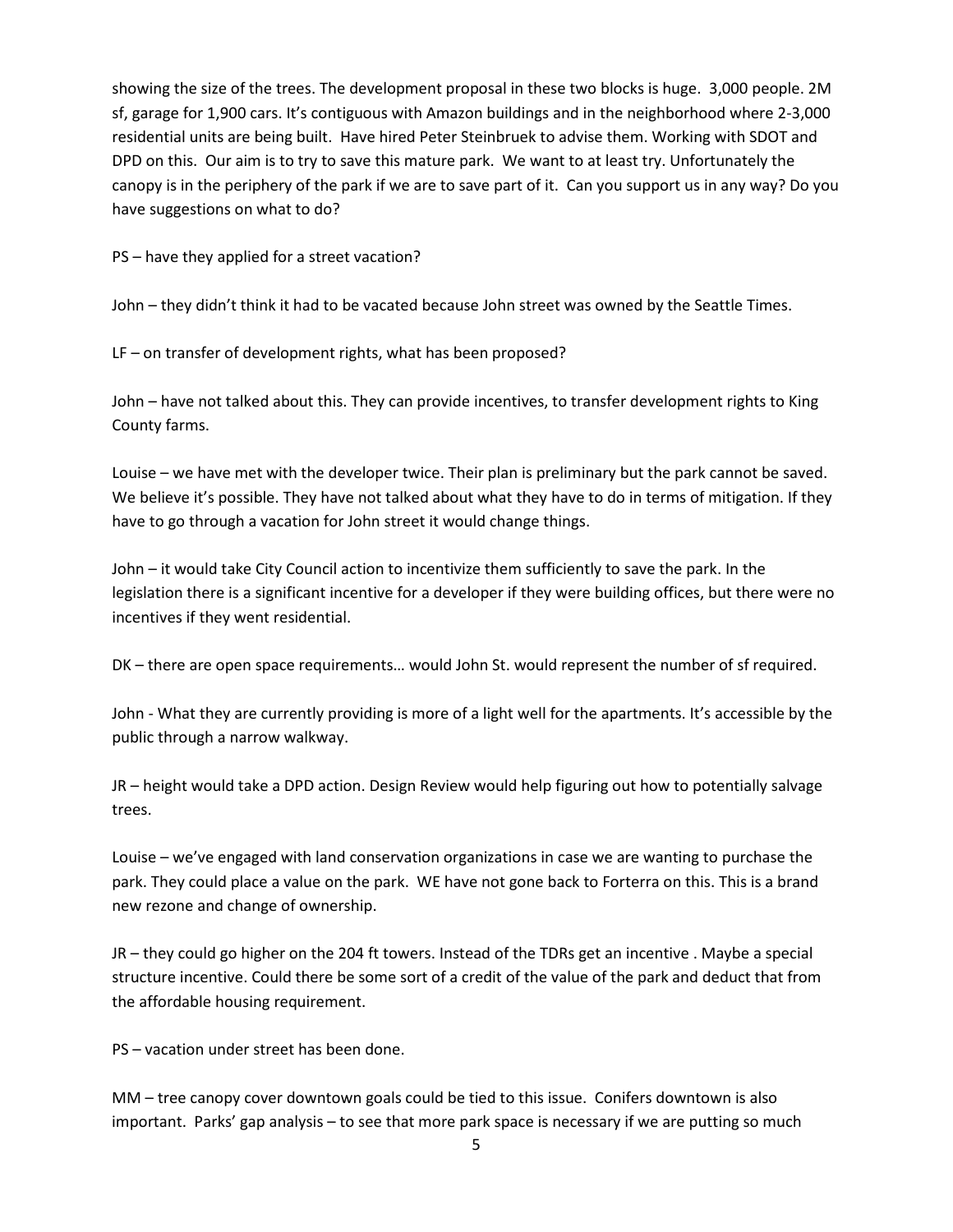density. There are precedents in the City.

PS– Landscape architecture foundation. – to do an analysis of cultural landscape. They are an advocate. The Cultural Landscape Foundation might be a good advocate.

JR – affordable housing was the victor in terms of why giving incentive zoning. The other 40% is foodshed. Do we think there is something to advise the Mayor and CC in terms of incentives for other things such as urban canopy. Create another TDR source (Forterra knows about this) the other would be to get open space preservation as alternate for affordable housing.

John – timing is key. There is only a preliminary design. They are hoping to get an early design guidance meeting in February. Then they will make an environmental review and a decision on the EIS to be done. Quite a few things would happen in the late February/March period. The Queen Anne board will be involved.

PS – tree preservation is not very advanced. Recommendation from UFC could be a letter to Design Review Board.

JR – there's the angle of just the trees. Then there is the angle of the park with great trees.

DK – who is currently maintaining the park?

TE – we could write a letter describing all the considerations that we discussed here. Gap analysis with proposed numbers.

# **2013 Annual Report and 2014 Work Plan – continues and adoption MOVE TO NEXT MONTH**

### **New business and announcements**

**Adjourn**

### **Community input**

**From:** Denise Dahn [denise@dahndesign.com] **Sent:** Wednesday, January 08, 2014 3:46 PM **To:** Bagshaw, Sally; Rasmussen, Tom; Godden, Jean; Murray, Ed; Acosta, Rachel; Pinto\_de\_Bader, Sandra; Graves, David **Subject:** Oppose changes to Parks bike policy

Dear Policymakers,

Please find below our opposition to the proposed changes in Seattle Parks bike policy.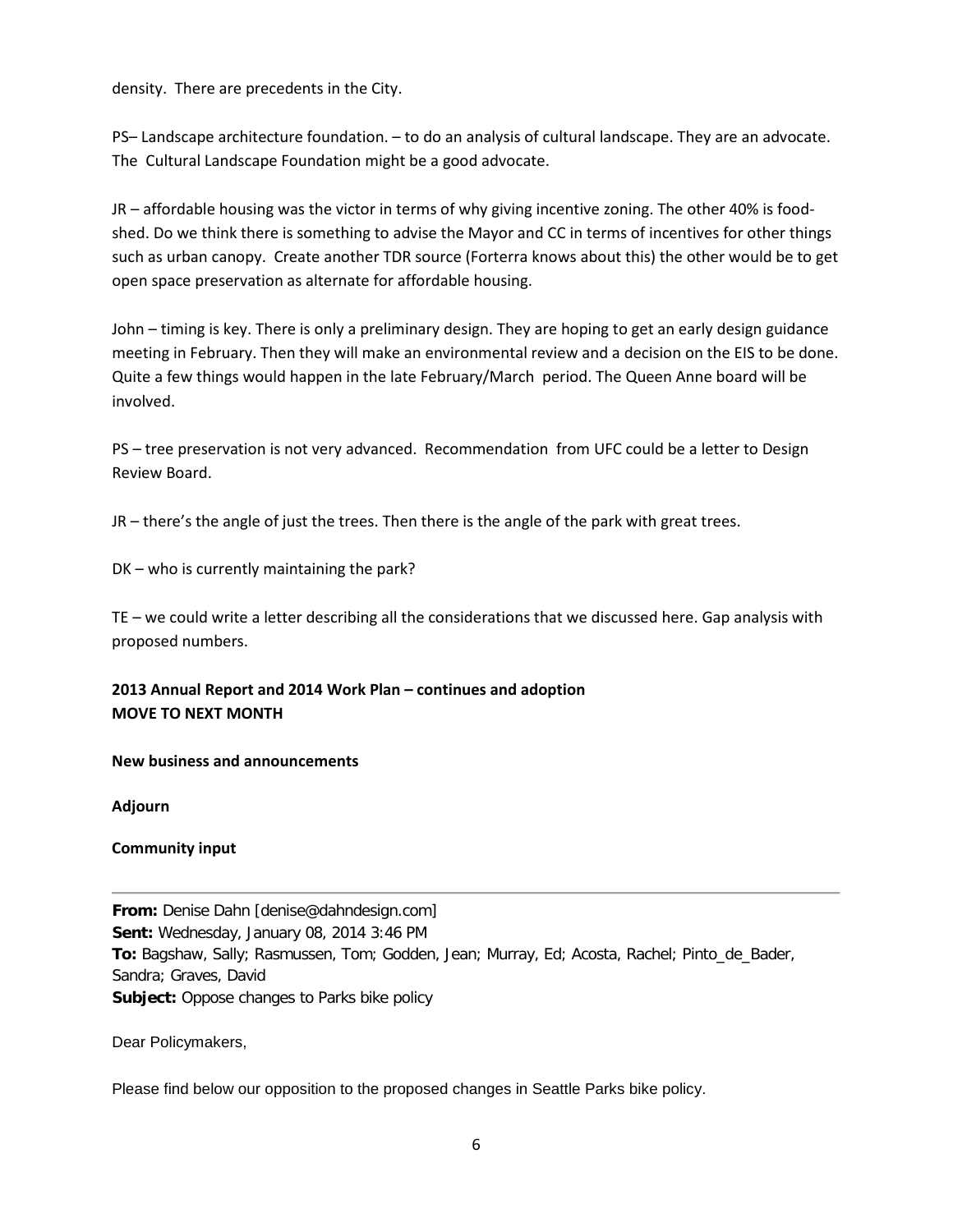Thank you,

Denise Dahn Alliance for Seattle Park Nature [denise@dahndesign.com](https://email.seattle.gov/owa/redir.aspx?C=3hHb-3lTGEe0iLlfmBWMZalWZ0Bj4NBITAoUmLyGI8ADb33ExoN9PN6NpKz_WmwfYUSwCcFUn6A.&URL=mailto%3adenise%40dahndesign.com)

## **The Bicycle Use Policy for Seattle Parks should not be changed.**

\_\_\_\_\_\_\_\_\_\_\_\_\_\_\_\_\_\_\_\_\_\_\_\_\_\_\_\_\_\_\_\_\_\_\_\_\_\_\_\_\_\_\_\_\_\_\_\_\_\_\_\_\_\_\_\_\_\_\_

Natural Areas should not be opened for mountain bikes, and current restrictions for bikes on park trails should not be relaxed.

## **Summary:**

Park natural areas should not be managed as active sports areas. They are our natural heritage, and should be preserved for future generations. In some cases they are remnants of old forests—highly complex living systems—and should be protected and nurtured. They should be used for education, fostering of preservation and stewardship ethics, scientific or artistic inquiry, and refuge from the cityscape for both people and wildlife.

### **Sustainability**

## *Lifting the bicycle restrictions will add one more pressure to an already stressed system.*

Our population is growing fast, but our natural areas are not—they must be protected and monitored against overuse. Active sports industries are growing, and new sports are demanding access to natural areas. If mountain bikes are allowed in forest natural areas, there will be other sports interests to follow. In Seattle, there are not enough natural areas remaining to accommodate what will become an everincreasing demand.

#### **Fairness and Safety**

*Lifting the bicycle restrictions will disproportionately affect pedestrians, the elderly, the lessabled, the lower-income, and people or wildlife seeking refuge from city life. "Walking in nature" was the highest-rated activity in a recent Parks Survey and is the single activity available to most people, yet there are few pedestrian-friendly places in the city.*

In Seattle there are few places where people can walk without fear of vehicle traffic (either motorized or unmotorized). With population increases and worsening traffic, the problem is growing. Even city sidewalks are not safe zones— bicycles are legally allowed to ride on sidewalks.

In 2010 an 83 year-old woman was killed on a multi-use trail in Renton,

[\(http://seattletimes.com/html/nicolebrodeur/2011679392\\_nicole23m.html\)](https://email.seattle.gov/owa/redir.aspx?C=3hHb-3lTGEe0iLlfmBWMZalWZ0Bj4NBITAoUmLyGI8ADb33ExoN9PN6NpKz_WmwfYUSwCcFUn6A.&URL=http%3a%2f%2fseattletimes.com%2fhtml%2fnicolebrodeur%2f2011679392_nicole23m.html) and last August a man received life-threatening injuries from a speeding cyclist. [http://www.seattlebikeblog.com/2013/08/28/vigil-walk](https://email.seattle.gov/owa/redir.aspx?C=3hHb-3lTGEe0iLlfmBWMZalWZ0Bj4NBITAoUmLyGI8ADb33ExoN9PN6NpKz_WmwfYUSwCcFUn6A.&URL=http%3a%2f%2fwww.seattlebikeblog.com%2f2013%2f08%2f28%2fvigil-walk-planned-for-man-seriously-injured-in-madison-park-crosswalk%2f)[planned-for-man-seriously-injured-in-madison-park-crosswalk/.](https://email.seattle.gov/owa/redir.aspx?C=3hHb-3lTGEe0iLlfmBWMZalWZ0Bj4NBITAoUmLyGI8ADb33ExoN9PN6NpKz_WmwfYUSwCcFUn6A.&URL=http%3a%2f%2fwww.seattlebikeblog.com%2f2013%2f08%2f28%2fvigil-walk-planned-for-man-seriously-injured-in-madison-park-crosswalk%2f)

For an elderly or less-abled person, such dangers can be enough to keep them from walking at all. My 81-year old parents are not comfortable walking on any multi-use trails in Seattle Parks…and with good reason. I am a frequent walker on those trails, and am routinely overtaken by speeding bikes passing too close. For younger walkers this may not be a problem, but an older person with slower reflexes can easily be startled or confused and thrown off balance, which can result in a fall or in an actual collision (which, ironically, ends up being classified as a pedestrian-caused accident).

Rules of Etiquette do not work. Most people ignore speed limits. The traffic on freeways, highways, city streets, and bicycle trails is evidence of this.

Lifting the restrictions will reduce vehicle-free walking options in parks to only three locations: unpaved trails at Discovery Park, Schmitz Park, and the Arboretum. In other parks, only trails narrower than 60 inches will be vehicle-free—those that are typically too difficult for older or less-abled people. Even for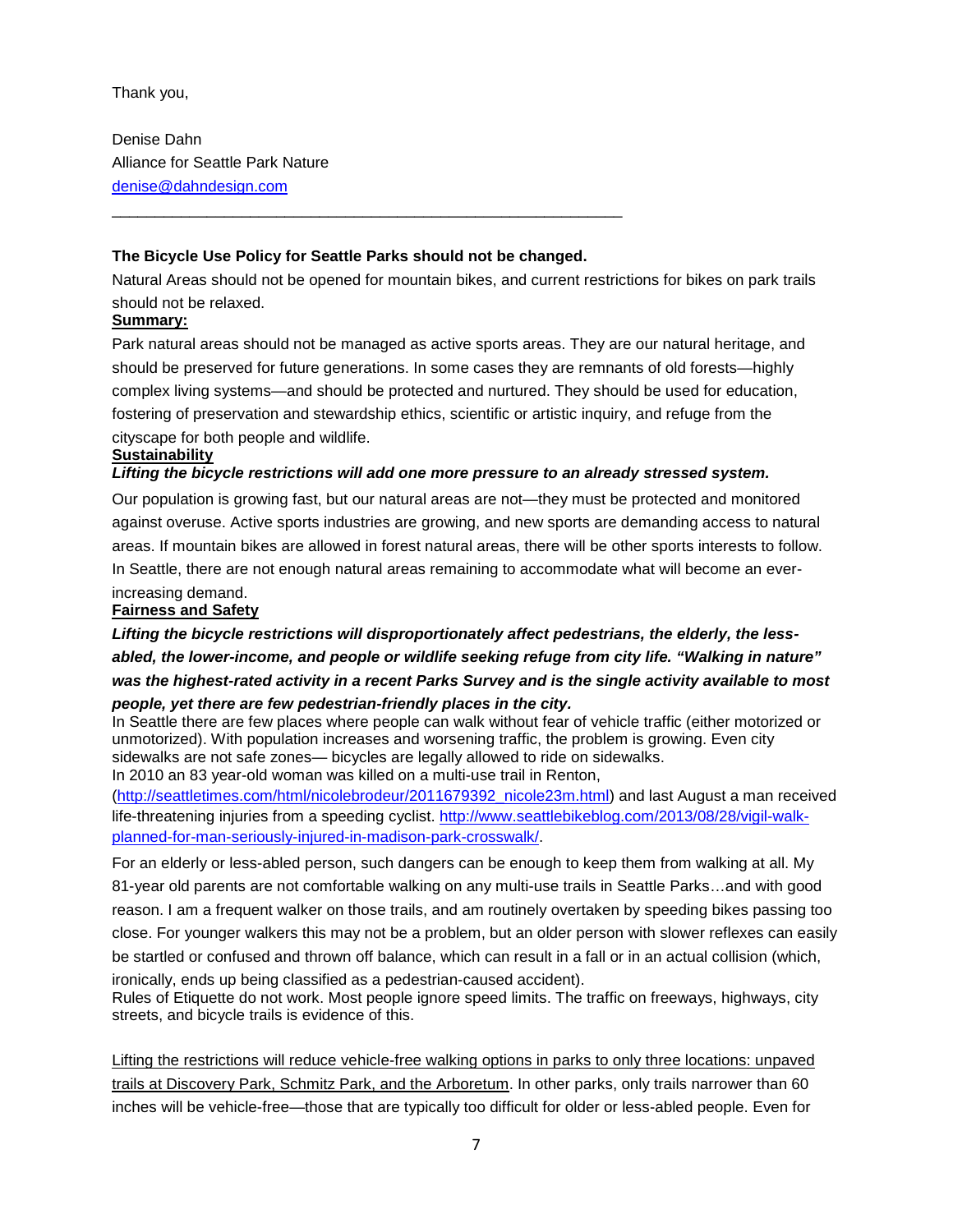fitter walkers, a 60-inch trail is an uncomfortable place to meet a bicycle. (60 inches is less than an average person's width with outstretched arms).

The result is that virtually all trails will be pedestrian-**un**friendly, even though "walking in nature" was by far (78%) the top-rated activity in a recent Parks Survey.

[http://www.seattle.gov/parks/legacy/files/PLP\\_Draft\\_V2.pdf](https://email.seattle.gov/owa/redir.aspx?C=3hHb-3lTGEe0iLlfmBWMZalWZ0Bj4NBITAoUmLyGI8ADb33ExoN9PN6NpKz_WmwfYUSwCcFUn6A.&URL=http%3a%2f%2fwww.seattle.gov%2fparks%2flegacy%2ffiles%2fPLP_Draft_V2.pdf) page 54, also 53, 62, 141). Even dogs have their own parks (15 of them, plus a swimming beach), but walkers are being squeezed out.

## **Appropriate Use**

*Forests, greenbelts and other natural areas are complex living systems, even if they are not in pristine condition. Natural areas are sensitive to human impact, and their value to Seattle citizens lies in what they contribute to biodiversity and the human need for daily contact with nature. They* 

*are our natural heritage, and we should be protecting them for future generations.* There is very little Urban Wild left in Seattle Parks (or elsewhere in the city), and what remains should be protected. Places like Seward Park or Lincoln Park have old forests that are complex living systems with millions of intricate and yet-to-be-understood interrelationships extending from the soil to the canopy. The main threat to these places (that we can control) is human disturbance.

These places should not be considered as a potential gymnasium. Although active sports are healthy, Seattle has already developed or landscaped 86% of its park land—much of it for active sports. Only 14% remains natural.

[http://seattletimes.com/html/pacificnw/2014312829\\_pacificpparks06.html](https://email.seattle.gov/owa/redir.aspx?C=3hHb-3lTGEe0iLlfmBWMZalWZ0Bj4NBITAoUmLyGI8ADb33ExoN9PN6NpKz_WmwfYUSwCcFUn6A.&URL=http%3a%2f%2fseattletimes.com%2fhtml%2fpacificnw%2f2014312829_pacificpparks06.html)

That small remaining percentage should be reserved for low-impact, passive recreation or wildlife habitat. Access to nature is essential for all people, but meaningful connections to nature tend to be slow, quiet and reflective. If natural areas must be "used" at all, it should be in ways that are more in sync with the living system itself. We should focus on preserving, nurturing, and appreciating what we have left. Sincerely,

Denise Dahn Co-chair, Alliance for Seattle Park Nature [denise@dahndesign.com](https://email.seattle.gov/owa/redir.aspx?C=3hHb-3lTGEe0iLlfmBWMZalWZ0Bj4NBITAoUmLyGI8ADb33ExoN9PN6NpKz_WmwfYUSwCcFUn6A.&URL=mailto%3adenise%40dahndesign.com) [www.dahndesign.com](https://email.seattle.gov/owa/redir.aspx?C=3hHb-3lTGEe0iLlfmBWMZalWZ0Bj4NBITAoUmLyGI8ADb33ExoN9PN6NpKz_WmwfYUSwCcFUn6A.&URL=http%3a%2f%2fwww.dahndesign.com%2f)

January 8, 2014

**From:** Steve Zemke [mailto:stevezemke@msn.com] **Sent:** Monday, January 06, 2014 2:18 PM **To:** Pinto\_de\_Bader, Sandra **Subject:** How Trees are Lost in Seattle - Case Study - 3636 Ashworth Ave N

Hi Sandra,

Happy New Year!

Could you please pass on the following to members of the Seattle Urban Forestry Commission. Thanks.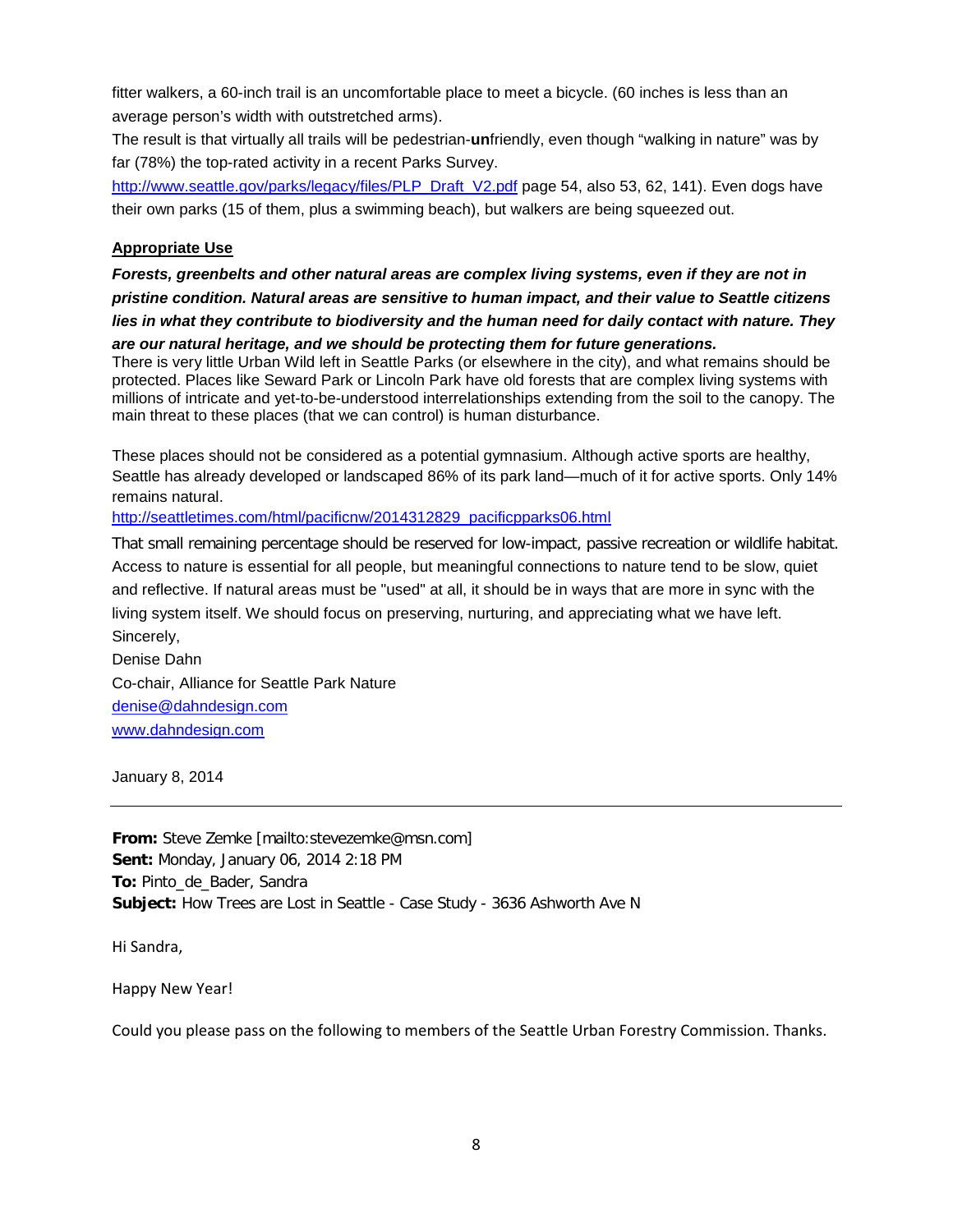# **[How Trees are Lost in Seattle –](http://http/friends.urbanforests.org/2014/01/06/trees-lost-seattle/) Case Study – 3636 Ashworth Ave N**

posted on [Friends of Urban Forests](http://www.friends.urbanforests.org/)

Steve Zemke

**From:** Steve Zemke [mailto:stevezemke@msn.com] **Sent:** Monday, January 06, 2014 10:21 PM **To:** Pinto\_de\_Bader, Sandra **Subject:** Please forward to UFC - Project 6376676 update

Hi Sandra.

Here is the updated e-mail thread from Nancy Rottle with DPD regarding Project 6376676 at 3636 Ashworth Ave N. Can you please forward this updated thread to the Urban Forestry Commission? Thanks

It is interesting to note that the construction of the garage will create one on site parking space and eliminate two street parking spaces as well as remove the large Douglas fir tree. The result is a significant net loss of canopy and a net loss of one parking space. This makes no sense.

The e-mail I sent earlier connected to my post via th[e www.friends.urbanforests.org.](http://friends.urbanforests.org/2014/01/06/trees-lost-seattle/)

The direct link to the post in my previous e-mail was broken. Here is the direct link How Trees are Lost in Seattle - Case Study - [3636 Ashworth Ave N](http://friends.urbanforests.org/2014/01/06/trees-lost-seattle/)

If you have any suggestions as to what Nancy can do to save this Douglas fir please contact her at [nrottle@u.washington.edu](mailto:nrottle@u.washington.edu)

I urged her to attend Wednesday's meeting of the Urban Forestry Commission but unfortunately she said she wasn't able to be there. Time is short as this project is moving towards approval.

#### Steve Zemke

From: [nrottle@u.washington.edu](mailto:nrottle@u.washington.edu) Subject: Fwd: Project 6376676 Date: Mon, 6 Jan 2014 20:18:55 -0800 To[: stevezemke@msn.com](mailto:stevezemke@msn.com)

#### Hi Steve,

Thanks so much for all your help on this issue. Here is the most recent string of correspondence with DPD. My reply to Andy will be to question why 7 legal spaces weren't counted as existing and therefore required to be replaced -- 5 for the parking lot, and 2 for the garage, which has a separate entrance.

I will also forward DPD's opinion letter on the boundary line adjustment and the site plan.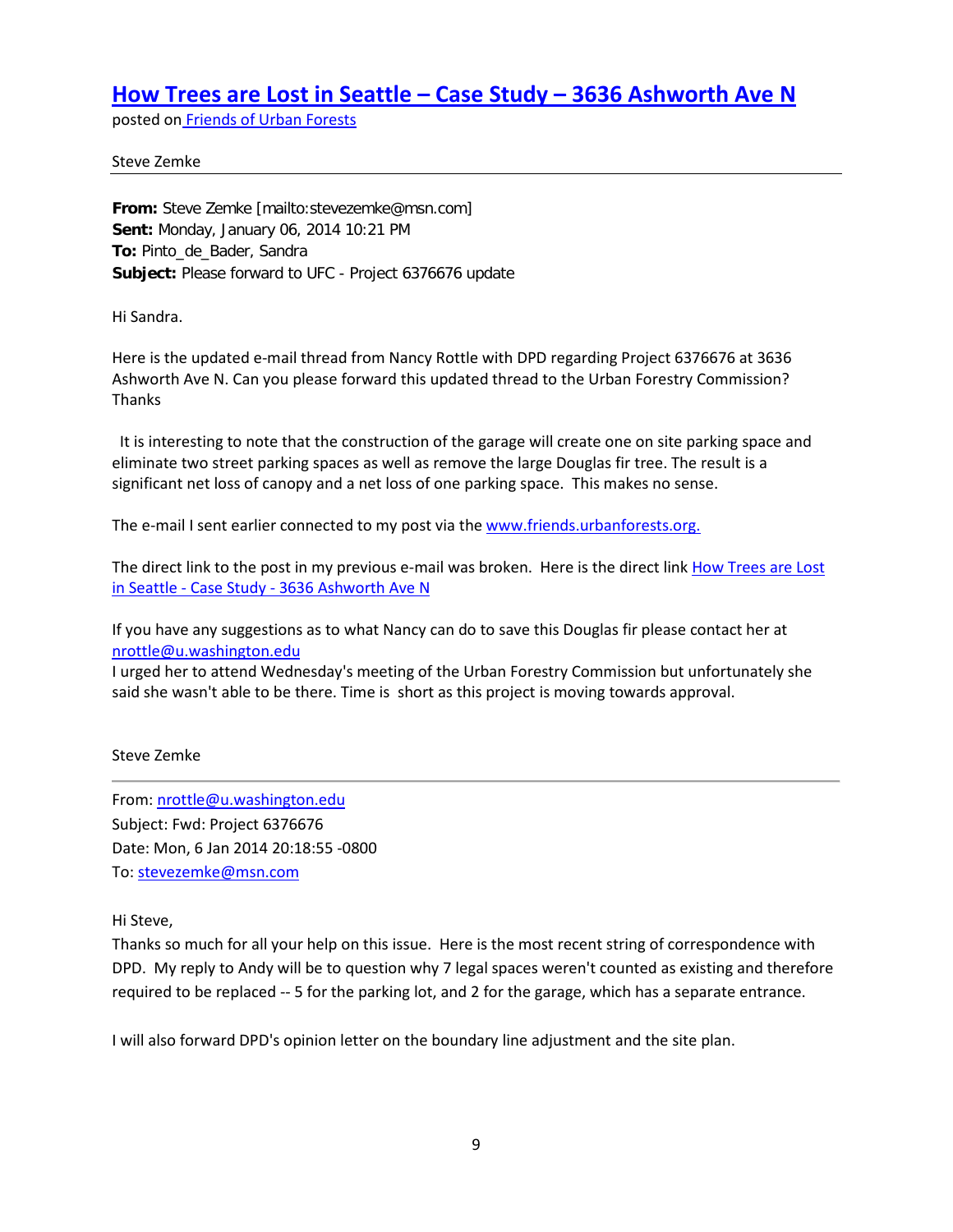I am still unsure about how to at least delay the cutting of the tree while it is being evaluated as being part of a grove (interpreting the Director's rule, or appealing DPD's interpretation of it), so if you have any ideas about that I'd appreciate hearing them, as well as the names of attorneys who might consult.

With many thanks,

Nancy Rottle

Begin forwarded message:

**From:** "McKim, Andy" [<Andy.McKim@seattle.gov>](mailto:Andy.McKim@seattle.gov) **Subject: RE: Project 6376676 Date:** January 6, 2014 2:33:01 PM PST **To:** Nancy Rottle [<nrottle@u.washington.edu>](mailto:nrottle@u.washington.edu) **Cc:** "Sugimura, Diane" [<Diane.Sugimura@seattle.gov>](mailto:Diane.Sugimura@seattle.gov), "Lofstedt, Emily" [<Emily.Lofstedt@seattle.gov>](mailto:Emily.Lofstedt@seattle.gov), nancy rottle [<olsonrottle@gmail.com>](mailto:olsonrottle@gmail.com), "Amrhein, Seth" < Seth.Amrhein@seattle.gov>

Hello, Ms. Rottle.

We counted the garage spaces when we determined how many legal spaces could fit on the portion of the property that had been used for parking.

There have been specific code amendments eliminating parking requirements for residential uses in urban centers or station area overlay districts, and in commercial or multifamily zones in urban villages close to frequent transit (Section 23.54.015 Table B) and for single-family residences in Single Family zones on lots less than 30 feet wide or less than 3,000 square feet in area with no alley access (Section 23.54.015.B.1.5.) However, none of these circumstances apply to the property you have asked about.

Seth Amrhein is the staff member who will be visiting the site to observe the trees. It is possible that he will be there today. His number is 206-386-1981.

Andy McKim Land Use Planner – Supervisor

**From:** Nancy Rottle [\[mailto:nrottle@u.washington.edu\]](mailto:nrottle@u.washington.edu) **Sent:** Monday, January 06, 2014 12:55 PM **To:** McKim, Andy **Cc:** Sugimura, Diane; Lofstedt, Emily; nancy rottle **Subject:** Re: Project 6376676

Hello Andy,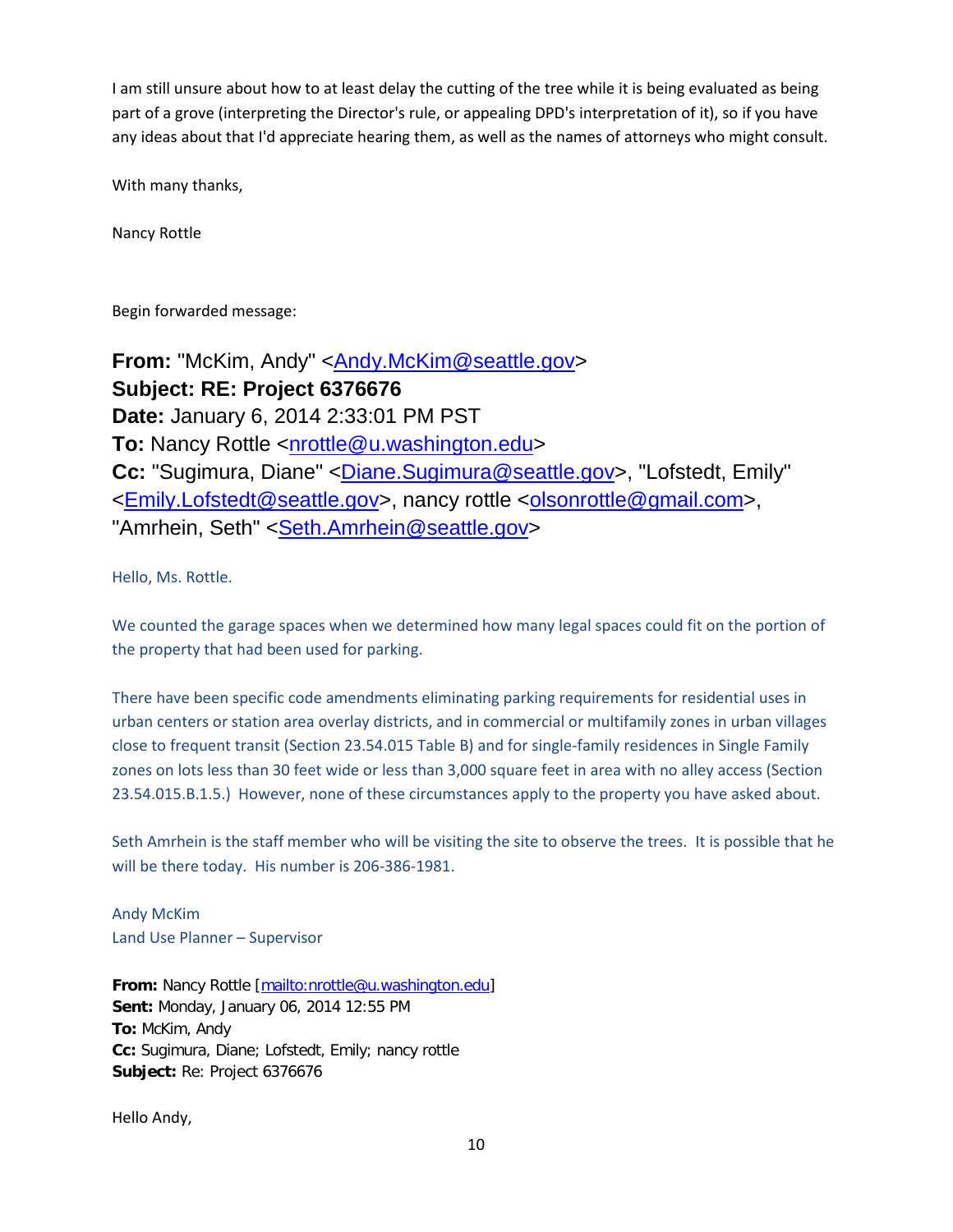Thanks for your response. I still have a few questions:

With regard to the code requirement for the number of parking spaces, as you indicate it is 8 spaces, which the apartment building now provides. Six (6) of these spaces are in the parking lot and are marked as such (and I have often observed seven cars parked in the lot.) There are six cars parked there right now, with plenty of room to spare. As you noted in your Opinion Letter of July 29, only five spaces in the parking lot would be legal based upon the need to back into the non-arterial of Carr Street. However, since there are also two spaces in the garage -- which is not served by the same drive as the parking lot -- why aren't these spaces required to also be replaced? Your letter states that these spaces would "need to be relocated to a legal space on Lot 22 in order for Lot 7 to be freed for separate development." If you are following the letter of the code, why aren't 7 spaces required?

On the other hand, many multi-family projects in Seattle these days are being exempted from providing parking. Can you tell me how this is made possible?

Also, can you please tell me when the staff member with tree expertise will be visiting, or put me in touch with that person, so that I can arrange to be there?

Thank you,

Nancy

On Jan 6, 2014, at 12:22 PM, McKim, Andy wrote: Hello, Ms. Rottle.

Sorry for the delay; I have been waiting for additional information about the trees. A staff member with expertise in that area will visit the site this week.

Our maps of steep-slope Environmentally Critical Areas are advisory, and we rely on additional topographic information that is available to us. Although there is a steep slope mapped in the vicinity of this site, our geotechnical engineer has evaluated the proposal and determined that the work is not in a steep-slope ECA. From looking at our maps, it appears to me that the steep slope on this property is minor and likely the result of grading for the street, in which case it would likely be exempt from steepslope ECA standards under Seattle Municipal Code Section 25.09.180.B.2.b.

Regarding the number of parking spaces required to be provided on the site of the building: We determined that the east portion of the property, fronting on Carr Place N, could qualify as a separate legal building site and be separately developed in accordance with a lot area exception provided at SMC 23.44.010.B.1.d. However, under that section, if a parcel has been used to meet the legal parking requirement for a building on a neighboring parcel, that parking must be replaced on the same parcel as the building it serves in order to free the other lot up for separate development. The general code requirement for an eight-unit building would be eight spaces. The parcel fronting on Carr Place is developed with a garage and a surface parking area. At times it appears that more than five cars have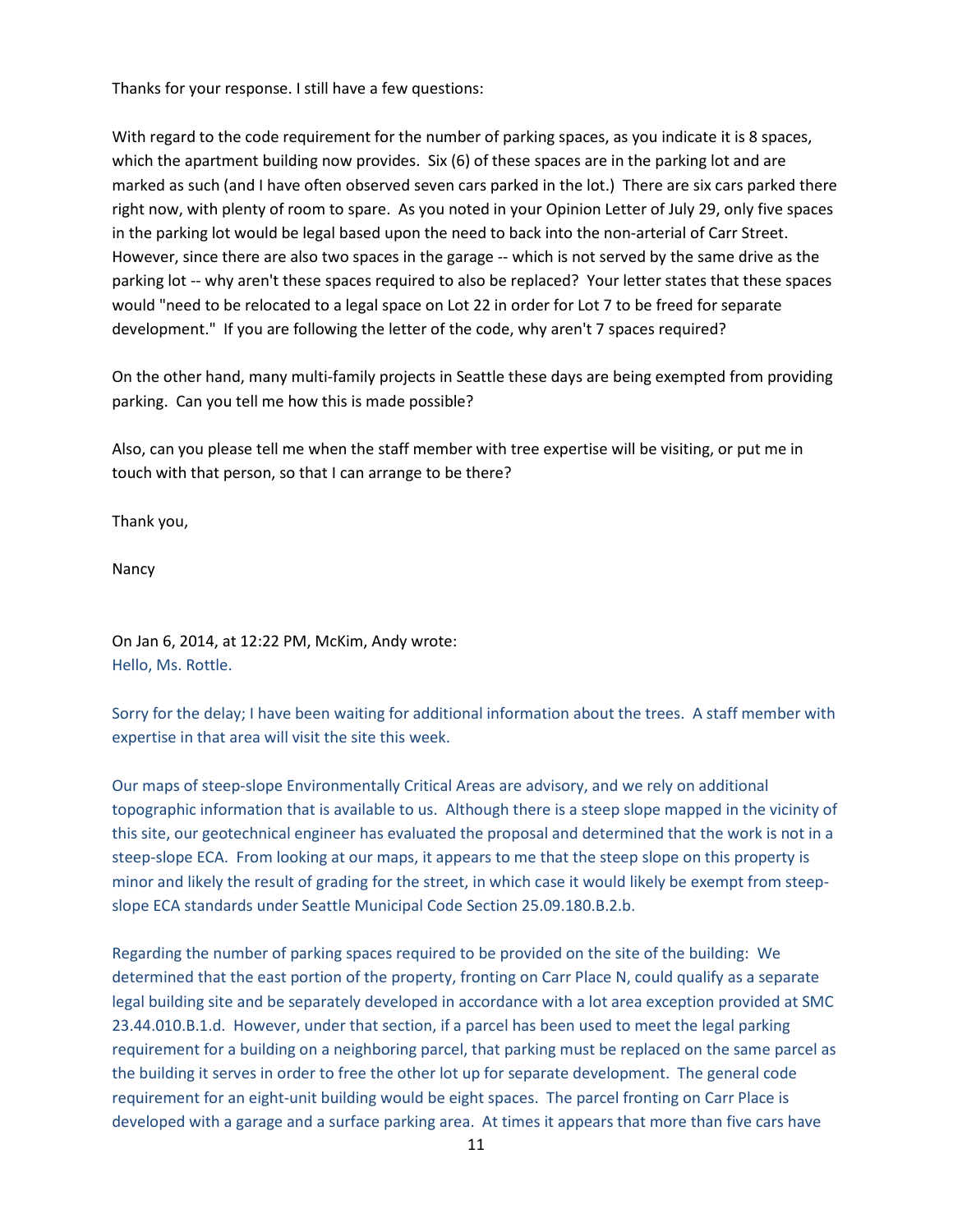been parked there, but we determined that the area could accommodate only five spaces meeting code standards. For that reason the legal building site approval was conditioned on the relocation of five parking spaces.

Although I understand your point that provision of a new curb cut from Ashworth Avenue effectively eliminates street parking, we cannot prevent the applicant from taking access to parking in that manner, so long as code development standards are met. There also is no means, under the code, for us to waive a portion of the parking requirement in order to prevent such a curb cut. The applicants could seek a variance from the parking requirement, but we cannot compel them to do so, and there is no assurance that a variance would be granted if applied for. In recent years the City has reevaluated some of its parking requirements, and I anticipate that this will continue to be a subject of discussion. I will pass the points you have made along to our code development staff for their consideration as codes are revised. However, our review of this individual project must be based on whether it complies with the standards that are now in the code.

Andy McKim Land Use Planner – Supervisor

**From:** Nancy Rottle [\[mailto:nrottle@u.washington.edu\]](mailto:nrottle@u.washington.edu) **Sent:** Monday, January 06, 2014 10:12 AM **To:** McKim, Andy **Cc:** Sugimura, Diane **Subject:** Fwd: Project 6376676

# Hello Andy,

I know the last two weeks have been holiday, but I haven't heard back from you and would still like to discuss the City's requirement that a single car garage be built in an Environmental Critical Area, which will remove parking spaces from the street (which I've just had confirmed is two spaces rather than one) and require the removal of a large (25" DBH) Douglas Fir. I've also gotten an opinion that the removal of the fir and construction of the parking garage will jeopardize my adjacent 24" fir. There is also the likelihood that the 25" fir that would need to be removed would be considered an Exceptional Tree as it is part of a connected group of trees greater than 12" DBH.

Is there some recourse to this requirement by the City that there be a single car bunker garage constructed, which is counter to City policies regarding walkability, housing affordability, and urban forest stewardship?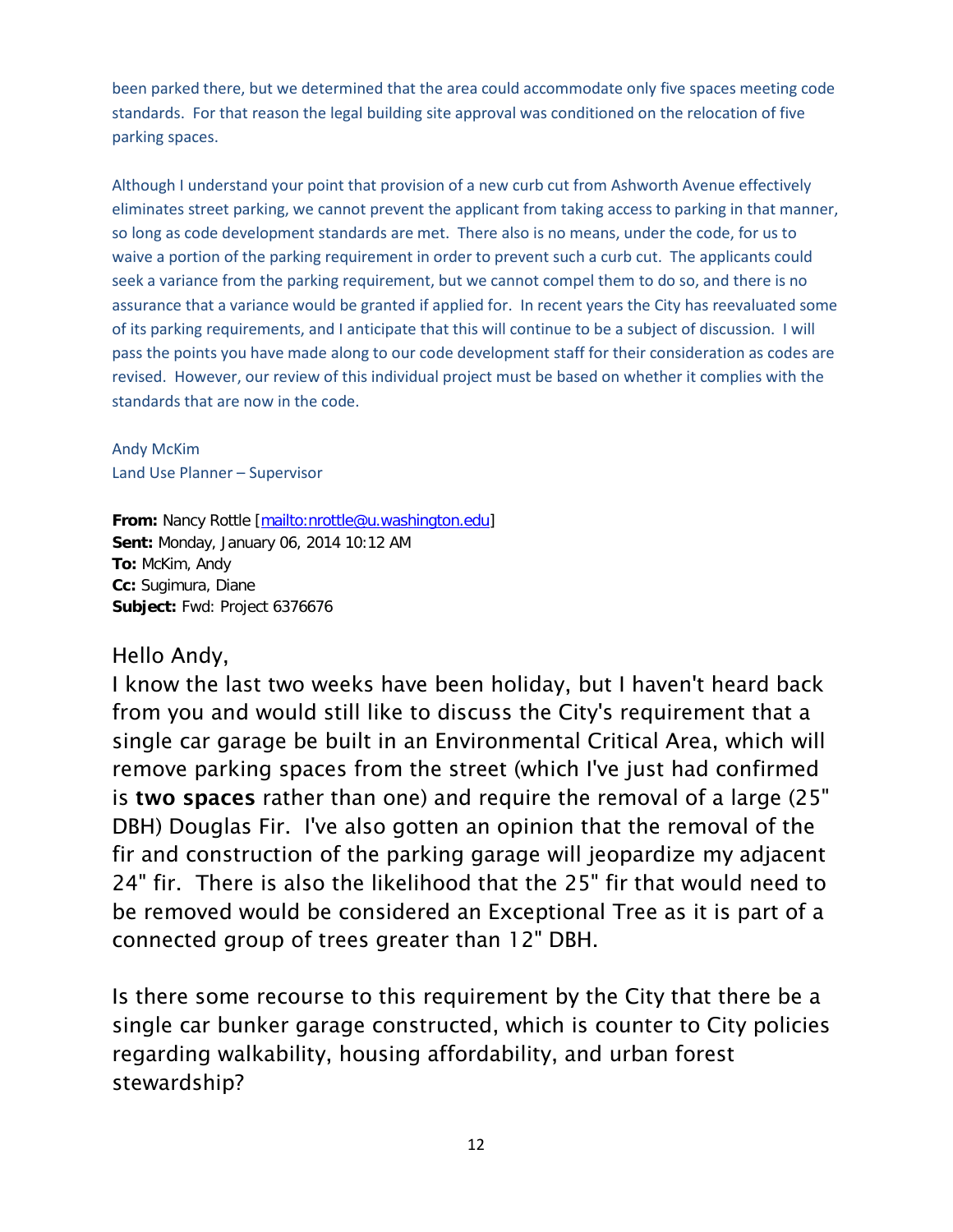# Can we please discuss the possibility of relieving this requirement?

Thank you for your consideration,

Nancy Rottle, RLA

Begin forwarded message: **From:** Nancy Rottle [<nrottle@u.washington.edu>](mailto:nrottle@u.washington.edu) **Subject: Re: Project 6376676 Date:** December 23, 2013 1:07:24 PM PST **To:** "McKim, Andy" [<Andy.McKim@seattle.gov>](mailto:Andy.McKim@seattle.gov) **Cc:** "Lofstedt, Emily" [<Emily.Lofstedt@seattle.gov>](mailto:Emily.Lofstedt@seattle.gov)

Hello Andy,

Thanks for your response. I do have several questions that I would love to discuss with you, but first it would help me to understand the basis of the 5 "code-required parking spaces." If the existing code were applied without any discretion, wouldn't DPD have needed to require 8 parking spaces for the 8 unit apartment? How was the opinion rendered that 5 spaces were adequate, if not at the discretion of DPD? Why 5 and not 4, or 7, or 8?

Secondly, the site with the proposed location of the garage is in approximately the center a mapped critical area, and the garage would need to be built upon that steep slope, so I do not understand how the geotech could have reasonably made the decision that the proposed work (of the garage) is "far enough away from the ECA" -- this is simply impossible.

Also, there are indeed (8) 12" diameter trees within a connected canopy of trees, including the Douglas fir in question, and there are significant trees missing on the applicant's survey even adjacent the property line. What would be required to verify this possibility? Do I need to go to the expense of hiring a licensed surveyor, or can I map them myself? (I am a licensed landscape architect).

Thank you for your assistance and I do apologize for causing you any trouble -- I'm sure you are quite busy. However, this issue of codes and interpretation of codes that are counter to adopted policies (and with good planning principles) should be of concern to all in DPD and to our elected leaders. I am grateful that you will forward this example of Seattle's codes being essentially out of compliance with City policies to code development staff.

I would appreciate a response from you with regard to my above questions, and I would also still like to talk with you via a phone call if you can be available.

Respectfully,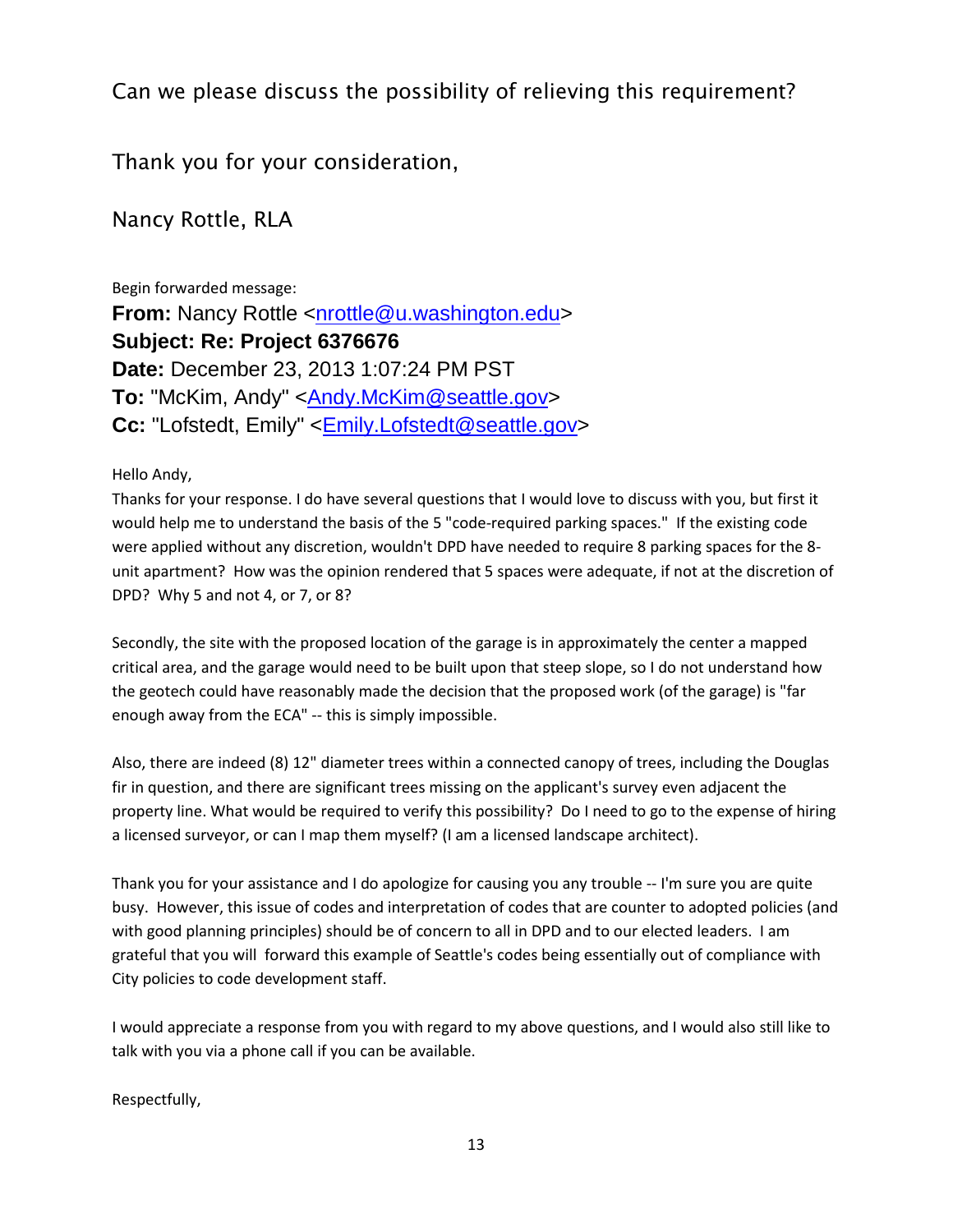Nancy Rottle

### **Nancy D. Rottle, RLA, ASLA**

Associate Professor, Department of Landscape Architecture Director, Green Futures Research and Design Lab ScanlDesign Endowed Chair in Built Environments Adjunct Associate Professor, Departments of Architecture and Urban Design and Planning College of Built Environments Box 355734 University of Washington Seattle, WA 98195-5734 voice 206.685.0521

On Dec 17, 2013, at 2:55 PM, McKim, Andy wrote:

Hello, Ms. Rottle.

I have received your messages, but needed to look into your questions before getting back to you.

In this case, we determined that the east portion of the property, fronting on Carr Place N, could qualify for development as a separate building site under the lot area exceptions provided in the Land Use Code for Single Family zones (Seattle Municipal Code Section 23.44.010.B), so long as five parking spaces legally provided on that property for the existing building could continue to be provided on the site of that building. An application for a lot boundary adjustment was submitted, applying our Director's Rule 13-97 which allows the adjustment of a lot line between two legal, undersized lots, so long as their sizes remain the same. The applicant has proposed to relocate the parking spaces so that they will be on the same lot as the existing building after the lot boundary adjustment. As you note, one of the proposed spaces will be a bunker garage accessed off of Ashworth Avenue North.

The zoning approvals that are required for this – approval of a lot boundary adjustment and zoning review of the relocated parking and the new garage – all are "Type I" approvals under our Land Use Code, meaning they involve little discretion. In the case of Type I reviews, we have no authority to impose conditions to address impacts, or to consider whether the proposed development is consistent either with adopted policies or with good planning principles. If the proposal meets the standards of the code, we are legally obliged to approve it. Although the points you raise, for example about costs and visual impacts associated with the garage and the importance of retaining mature trees, may well be valid, we are not able to condition or reject a permit application on these bases if the proposal meets the letter of the code. Also, even if the applicant wished to voluntarily pursue one of the alternatives you suggest (payment towards an RPZ, bicycles or bus passes) we have no authority to accept one of these in lieu of a code-required parking space.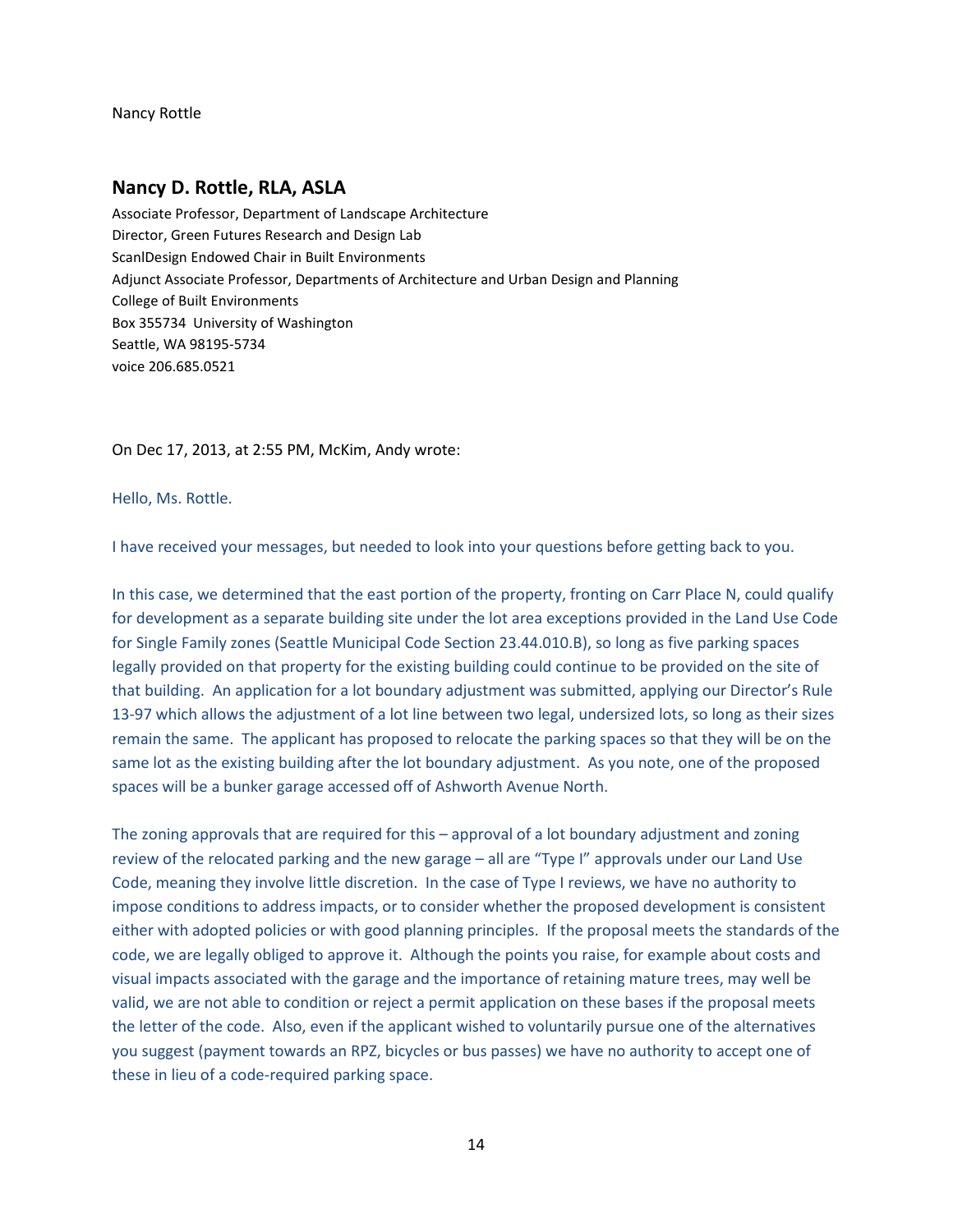I will share your message with code development staff as you raise points I think they may want to take into consideration as they prepare future amendments to the Land Use Code. However, any changes made could not be applied retroactively to this project.

I have checked into a few of the specific questions you have raised. You are correct that a small portion of the property is mapped as an Environmentally Critical Area due to steep slope, however, one of our geotechnical experts has concluded that the proposed work is far enough away from the ECA that the ECA is not of concern for our review. I have also checked with our tree expert. Based on the information available to us, including the site plan submitted and our aerial photos, there does not appear to be a grove within the meaning of our standards (our Director's Rule 16-2008). Addition information has been requested from the applicant regarding the individual Douglas fir tree you have asked about.

I know this isn't the answer you hope for, but I hope it helps to clarify the scope of our review. You may view the Land Use Code provisions and Director's Rules mentioned in this message online at <http://clerk.ci.seattle.wa.us/~public/code1.htm> an[dhttp://web6.seattle.gov/dpd/dirrulesviewer/defa](http://web6.seattle.gov/dpd/dirrulesviewer/default.aspx) [ult.aspx.](http://web6.seattle.gov/dpd/dirrulesviewer/default.aspx)

Andy McKim Land Use Planner – Supervisor

From: Nancy Rottle [\[mailto:nrottle@u.washington.edu\]](mailto:nrottle@u.washington.edu) **Sent:** Tuesday, December 17, 2013 12:59 PM **To:** McKim, Andy **Cc:** Lofstedt, Emily **Subject:** Fwd: Project 6376676

Hello Andy,

I wanted to check back to ensure that you received my message below and to arrange a time to talk with you about this project. Is there a time that I could talk with you this week? Please let me know the best time/number to call. I have spoken with several neighbors who are concerned about the guidance that DPD is giving the applicant.

Thank you for your consideration and service,

Nancy Rottle, RLA, ASLA

Begin forwarded message: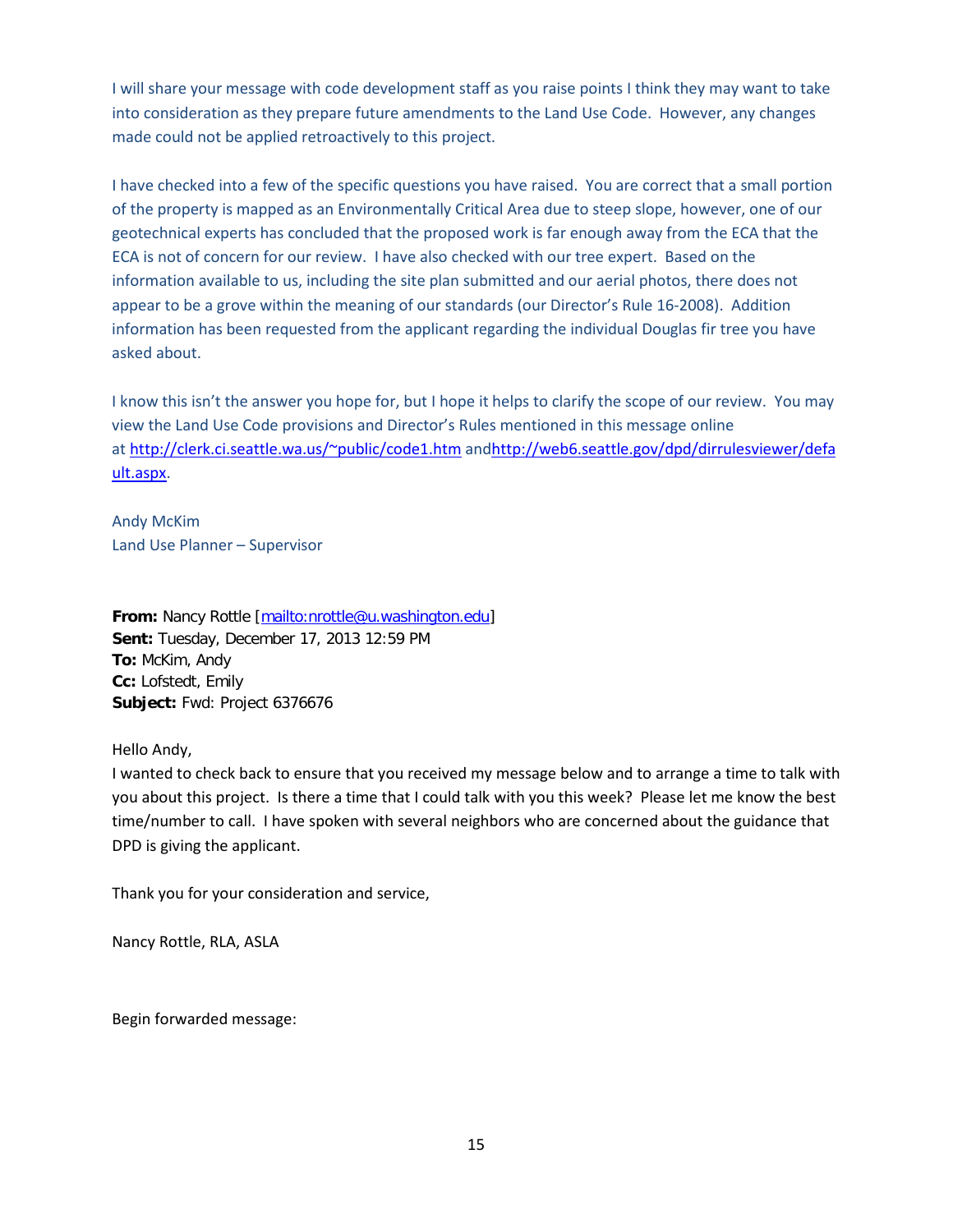**From:** Nancy Rottle [<nrottle@u.washington.edu>](mailto:nrottle@u.washington.edu) **Subject: Project 6376676 Date:** December 12, 2013 11:17:49 AM PST **To:** [Andy.McKim@seattle.gov](mailto:Andy.McKim@seattle.gov) **Cc:** [Emily.Lofstedt@seattle.gov](mailto:Emily.Lofstedt@seattle.gov)

#### Hello Andy,

I am a neighbor of this project and I also teach urban design at the UW. I am dismayed at the some of the guidance that the applicant has gotten for this project as I believe that it is actually counter to the current goals of DPD and the City's Comprehensive Plan and am hoping that there might be some recourse to the applicant's current plan.

The project is a lot boundary adjustment to a property that has historically been an 8-dwelling apartment building in a single family zone. The through-lots face Ashworth Avenue and Carr Street, with the Carr Street lot serving as the parking lot for the apartment which fronts onto Ashworth. The property was recently sold and the applicant plans to build a house on the parking lot site and therefore requested the lot boundary adjustment in order to have a lot large enough to allow construction of the additional house. In order to compensate for the parking loss, DPD required the applicant to provide a minimum number of off-street parking spaces. To make this work, the applicant is proposing four parking spaces on the existing parking lot, and a single space in a bunker garage constructed on Ashworth Ave.

My concern is with the proposed construction of the parking bunker on Ashworth Avenue. My concerns are:

 1) The proposed garage location is in an **Environmentally Critical Area** (I believe) and **will necessitate the removal of a large Douglas fir tree** which is growing above the proposed garage location. This tree is a keystone in a grove of trees\* which provides valuable bird habitat in the neighborhood, and may legally constitute a "grove" under the City's definition. The tree provides additional benefits of stormwater control (we are in a combined sewer neighborhood), heat island mitigation, air purification and carbon sequestration, as well as contributes to neighborhood aesthetics.

 2) With the construction of the single car garage, a **parking spot on the street will be lost**, **so there would be no net gain of parking in the neighborhood.** This is an RPZ zone where there there is neighborhood concern about loss of parking spaces. (Ironically, the proposed bunker location will require the removal of the RPZ sign for the curb cut).

 3) The **snout garage will undoubtedly degrade the character of the street**; neighborhood design guidelines have discouraged use of these garages as they make the street less attractive and less pedestrian-friendly.

 4) The substantial cost of installing the parking garage will undoubtedly be borne by the apartment dwellers, **increasing housing costs.** This apartment complex has been an affordably priced alternative in a central neighborhood and it would be a shame to lose this resource. Again, there is irony in that the approval of small lots in traditional single family zones is done in part in the assumption that creating more housing will keep it more affordable -- **yet this requirement would likely raise the cost of**